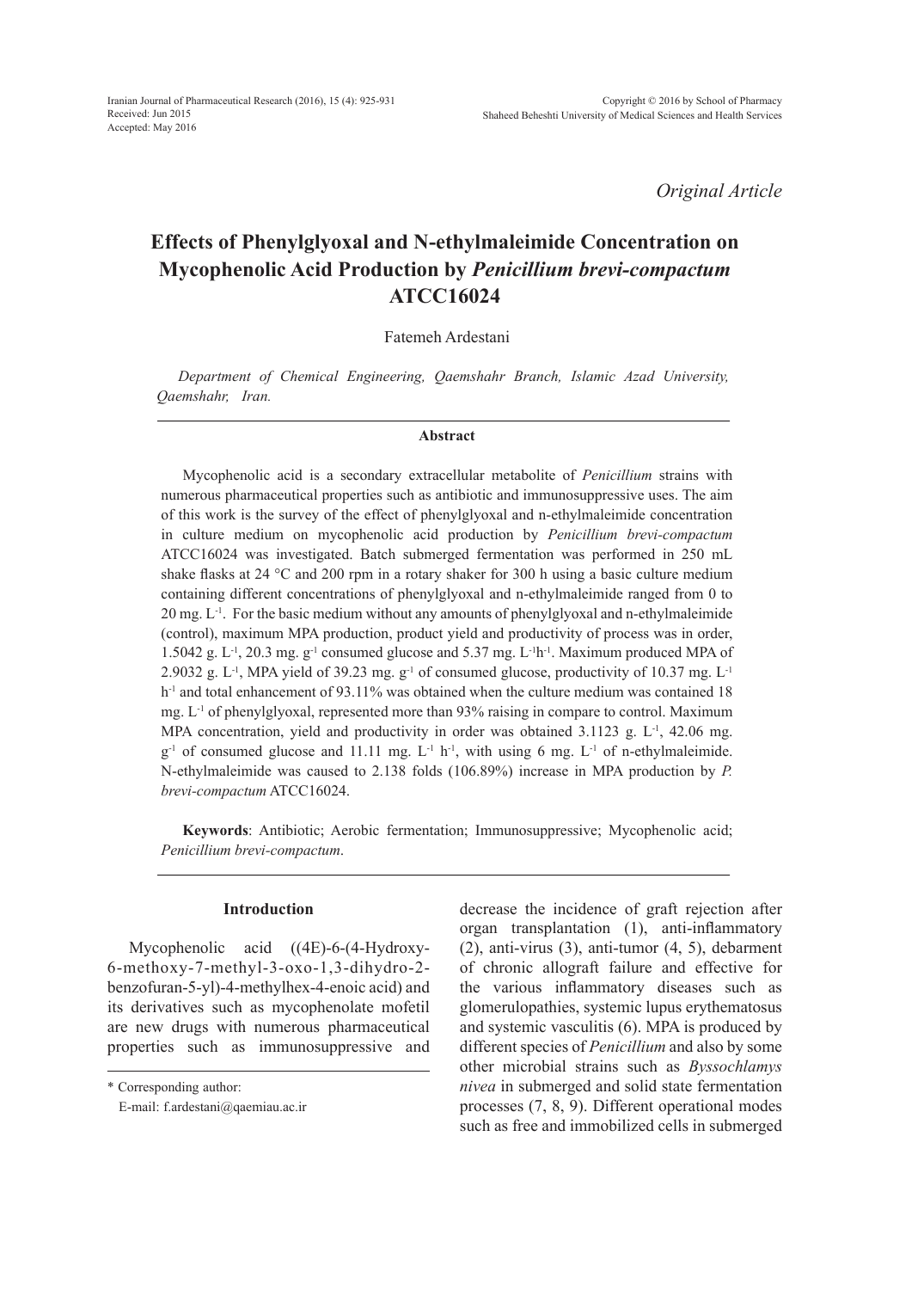cultures (10), packed bed bioreactors (11) and fed-batch systems (12) were used for MPA production. Due to the totally low production yields in different conducted MPA production process, finding any improver method or material could be very valuable.

Inhibitory properties of phenylglyoxal (oxo (phenyl) acetaldehyde 1-phenylethanedione,  $C_8H_6O_2$ ) on transketolase and phosphoenolpyruvate carboxykinase, two key enzymes in MPA biosynthesis pathway (13, 14, 15); as well as inactivation of four other key enzymes of the mentioned pathway: squalene synthase, NADH dehydrogenase, pyrroline-5-carboxylate reductase and hydroxymethylglutaryl-CoA synthase by N-ethylmaleimide  $H_7NO_2$ ) created a primary idea to investigate the effects of these compounds on MPA biosynthesis in *Penicillium brevi-compactum* (16).

In this study, the effects of phenylglyoxal and n-ethylmaleimide concentration on MPA production by *Penicillium brevi-compactum* ATCC16024 were evaluated.

## *Material and Methods Material*

Phenylglyoxal hydrate 97% and n-ethylmaleimide crystalline 98% were prepared from Sigma-Aldrich Co. LLT. Analytical standard mycophenolic acid  $(C_{17}H_{20}O_6)$  powder with more than 98% purity was prepared from Sigma-Aldrich Co. LLT. All other chemicals and microbial cultures were prepared from Merck and Sigma-Aldrich.

## *Microorganism and inoculum preparation*

*Penicillium brevi-compactum* ATCC16024 was obtained from American Type Culture Collection (ATCC) as an ampoule containing freeze-dried viable cells suspended in cryoprotectant. The stock culture was maintained on the Potato dextrose agar (PDA) slants at 4 °C. PDA containing petri dishes were used for preparation of working cultures. After inoculation, petri dishes were incubated at 24 °C for 3 days. The cell suspension was made by collection of spores grown on petri plates by shaving and extracting the spores with sterile water  $(8)$ .

The number of spores in suspension was counted by Thoma lam and adjusted to  $10<sup>7</sup>$ -  $10<sup>8</sup>$ spores per mL. Spore suspension was used as the inoculums for shake flask. For fermentation process, 1 mL of spore suspension  $({\sim}10^8$  per mL) was inoculated to 50 mL culture medium contained in 250 mL shake flasks (8).

## *Medium composition*

The basic medium composition was included  $(g, L^{-1})$ : glucose, 80; glycine, 9; enzymatically hydrolyzed casein, 15; methionine, 0.5;  $KH_2PO_4$ , 5;  $MgSO_4$ .7H<sub>2</sub>O, 1; and 1 ml. L<sup>-1</sup> trace element mixture including  $(g. L^{-1})$ : FeSO<sub>4</sub>  $7H_2O$ , 2.2;  $CuSO_4$  5H<sub>2</sub>O, 0.3;  $ZnSO_4$  7H<sub>2</sub>O, 2.4;  $MnSO_4$   $4H_2O$ , 0.16; and  $KMoO_4$ , 0.2 (8).

3 shake flasks for control (basic medium without any amounts of phenylglyoxal and n-ethylmaleimide, 36 shake flasks containing basic medium with different phenylglyoxal concentrations ( $0.5$  to  $20$  mg.  $L^{-1}$ , each treatment in three repeat) and also 36 shake flasks containing basic medium with different n-ethylmaleimide concentrations ( $0.5$  to  $20$  mg.  $L^{-1}$ , each treatment in three repeat) were prepared. All shake flasks were autoclaved at 121 °C for 15 min. Amino acids (here glycine and methionine) are heat sensitive compounds and may be decompose in the presence of other medium components at high temperatures. Thus they strolled separately by microfiltration (0.2 μm, Millipore, USA) and then added to the shake flasks contents under sterile conditions. All culture medium pH was adjusted on 6 using 2 N HCl or NaOH solutions (8).

#### *Fermentation process*

Batch fermentation was performed in a rotary shaker incubator (JAHL- JSH 20LUR, IRAN). Inoculated shake flasks were incubated at 24 °C with 200 rpm agitation speed in a rotary shaker for 300 h. MPA production was investigated at the end of cultivation time. The effects of phenylglyoxal and n-ethylmaleimide concentration on MPA production were evaluated separately as explained in medium composition section. MPA concentration in each shake flask was measured after 280 h. MPA was extracted from culture medium using a liquid adsorption chromatography column (GIS column packed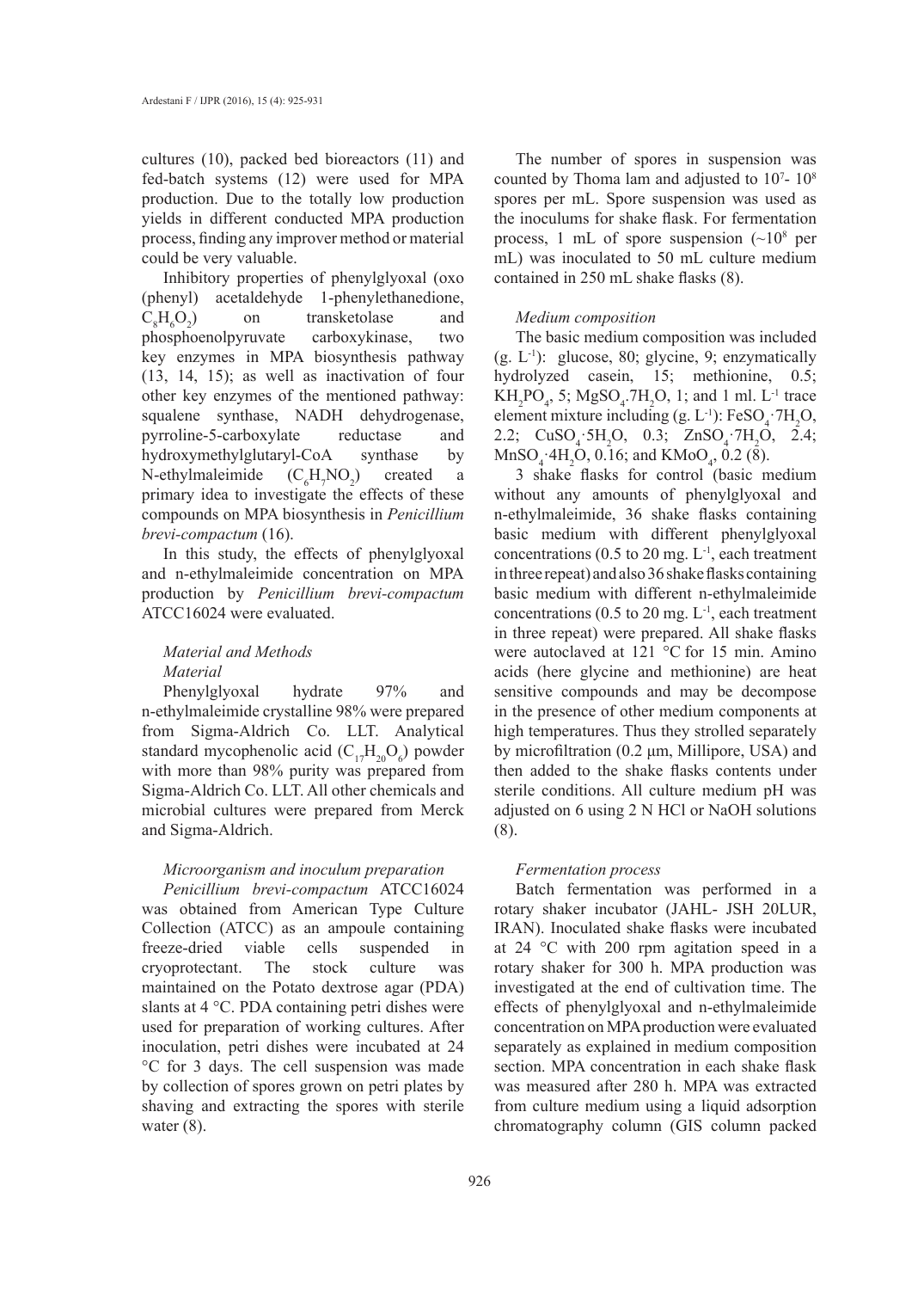with high purity silica gel, Shimadzu, Japan). For this purpose, the first, medium pH was adjusted on 7 and cell biomass separated by centrifugation at 10000 rpm for 10 min. Then, adsorption chromatography was conducted and at the next step, the column was eluted by methanol. MPA white powder was purified from eluted solution by precipitation using chilled water at  $pH = 2$  and drying in oven at 65 °C until constant weight (17).

### *Analytical methods*

All contents of each flask were used as sample for MPA concentration measurement. At the end of incubation time (after 280 h), MPA concentration was measured for filtered samples through a 0.2 μM filter (Millipore, USA). High performance liquid chromatography method (HPLC, Shimadzu, Japan) with a  $C_{18}$  column at 40 °C was used to determine MPA concentration (18). 0.5 mL. min<sup>-1</sup> of a mixture in equal proportion of 0.1 M potassium hydrogen phosphate and acetonitrile at pH = 3.0 was used as the mobile phase. The applied wavelength of UV detector was 250 nm. Sample injection volume was 50 µL (19). HPLC grade MPA was used as standard material to determine MPA concentration. Methanol was used as the main solvent to prepare the stock (1 mg.  $mL^{-1}$ ) and working  $(2.5-250 \mu g. mL^{-1})$ standards of MPA. All measurements were repeated for three times and the mean values are considered as the experimental results (8).

Colorimetric method by using spectrophotometer (Unico 2100, USA) at 540 nm was used to determine glucose concentration for each shake flask contents at the end of incubation time (8).

## *Statistical data analysis*

SPSS 22 software was used for data analysis. Two ways analysis of variance (ANOVA) and Fishers Least Significant Difference (LSD) test were applied to compare the mean values of the produced MPA concentration between all treatments. P≤0.05 was considered as significant difference between each treatment with other experiments.

#### **Results and Discussion**

*P. brevi-compactum* ATCC16024 was appeared as pellets after about 24 h from incubation. These pellets served during the fermentation process until 250 h (the end of the stationary phase) and then broke and disappeared. The major amount of glucose was consumed in the early 180 h of incubation, tropho-phase stage of *P. brevi-compactum* growth. Then, at the idiophase stage of growth, glucose consumption rate was decreased and reached to an approximate constant value. Glucose concentration was decreased from 10.51 g.  $L^{-1}$  at the start of the stationary phase to 4.27 g.  $L^{-1}$  at the end of this phase. MPA production as a secondary metabolite was occurred between 180 to 280 h of incubation time.

#### *Effect of phenylglyoxal on MPA production*

Maximum produced MPA in the basic medium without any amounts of phenylglyoxal, n-ethylmaleimide and 8-hydroxycoinoline-5 sulfonic acid was reached to  $1.5042$  g. L<sup>-1</sup>, at 280 h after incubation. MPA production yield was calculated 20.3 mg.  $g^{-1}$  of consumed glucose and its productivity was determined as 5.37 mg. L-1 h-1.

Some separate experiments were conducted using basic medium enriched by different concentrations of phenylglyoxal. MPA concentration was determined after 280 hours for each experiment (Figure 1.). Maximum produced MPA of  $2.9032$  g. L<sup>-1</sup>, was obtained when the culture medium was contained 18 mg.  $L^{-1}$  of phenylglyoxal. In this condition, MPA yield and productivity were 39.23 mg.  $g^{-1}$  of consumed glucose and 10.37 mg.  $L^{-1}$  h<sup>-1</sup>, respectively. These values were higher than MPA production in basic medium without any phenylglyoxal as 93.11% (Table 1.). However, statistical analysis of results didn't show any considerable differences between treatments with 12 to 20 mg  $L^{-1}$  of phenylglyoxal (p>0.05).

Thus, phenylglyoxal was caused to two times increase in MPA production by *P. brevicompactum* ATCC16024 under the applied conditions. This impact may be related to phenylglyoxal effect on inhibition of certain enzymes involved in the MPA biosynthetic pathway of *P. brevi-compactum*. Based on some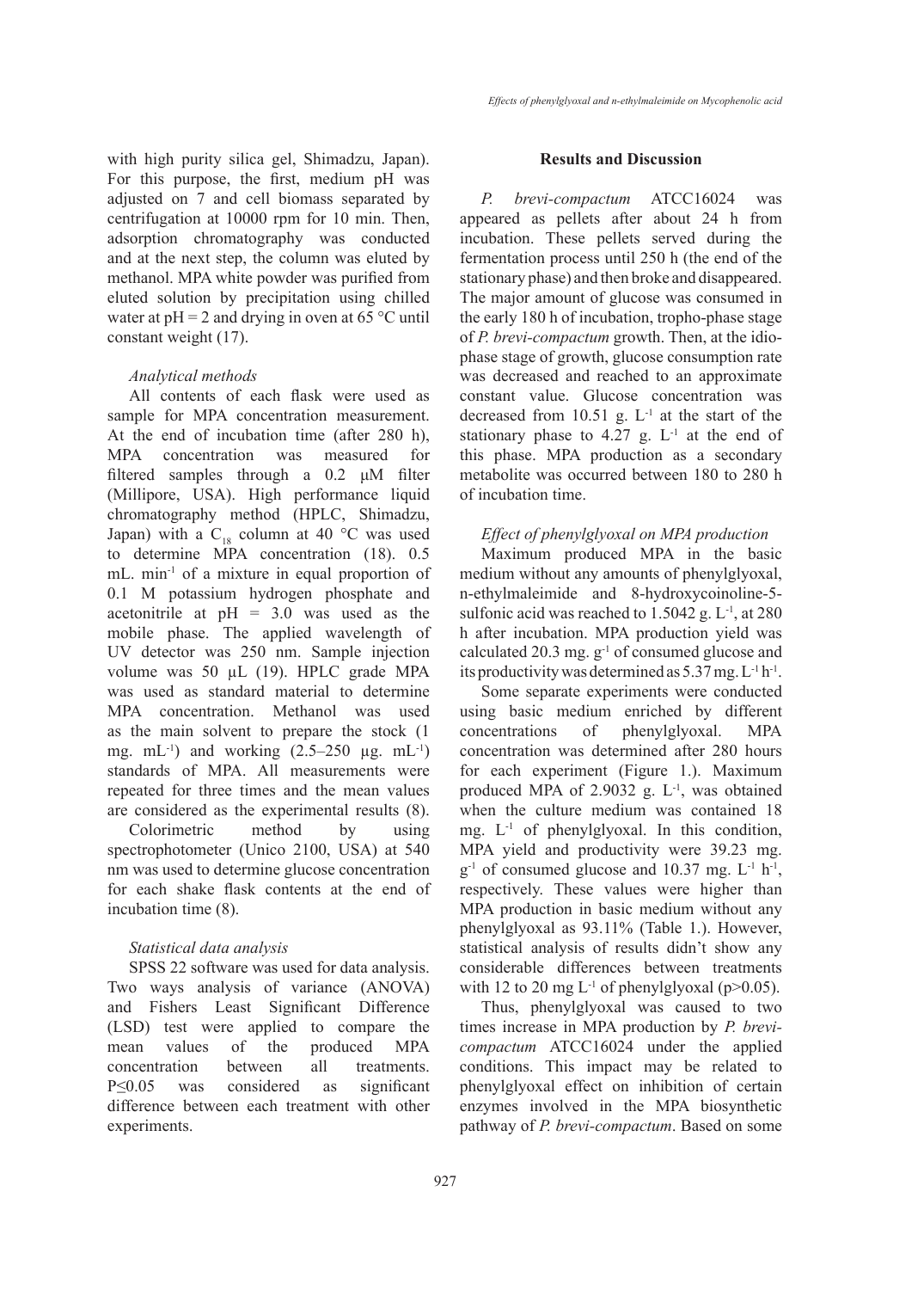| Phenylglyoxal concentration (mg. $L^{-1}$ ) |                |       |        |        |                |       |        |        |        |        |        |        |        |
|---------------------------------------------|----------------|-------|--------|--------|----------------|-------|--------|--------|--------|--------|--------|--------|--------|
|                                             | $\overline{0}$ | 0.5   |        | 2      | $\overline{4}$ | 6     | 8      | 10     | 12     | 14     | 16     | 18     | 20     |
| MPA Con.<br>$(g, L^{-1})$                   | 1.5042         | 1.522 | 1.5567 | 1.6904 | .8366          | .9905 | 2.3423 | 2.6441 | 2.8901 | 2.9002 | 2.8991 | 2.9032 | 2.8895 |
| Product yield<br>$(mg. g-1glucose)$         | 20.3           | 20.57 | 21.04  | 22.84  | 24.82          | 26.9  | 31.65  | 35.73  | 39.05  | 39.19  | 39.18  | 39.23  | 39.05  |
| Productivity<br>$(mg. L-1 h-1)$             | 5.37           | 5.43  | 5.56   | 6.04   | 6.56           | 7.11  | 8.36   | 9.44   | 10.32  | 10.36  | 10.35  | 10.37  | 10.32  |
| Enhanced<br><b>MPA</b><br>$production(\%)$  | -              | 1.11  | 3.54   | 12.48  | 22.16          | 32.40 | 55.68  | 75.79  | 92.18  | 92.92  | 92.74  | 93.11  | 92.18  |

Table 1. MPA yield and productivity of *Penicillium brevi-compactum* ATCC16024 with various phenylglyoxal concentrations at 27 °C, 200 rpm agitation speed and pH=6 in a 300 h incubation time.

previous reports, phenylglyoxal has an inhibitory effect on transketolase (13, 14), the enzyme responsible for the conversion of xylulose-5-phosphate (X5P) and ribose-5-phosphate (R5P) to sedoheptulose-7-phosphate (S7P) and glyceraldehydes-3- phosphate (GAP). This is a key biochemical reaction in MPA biosynthesis pathway. Checkrein this reaction can probably lead to a raise in the main reactions responsible to final MPA biosynthesis in *P. brevi-compactum* biochemical pathway. Phenylglyoxal also has an inhibitory effect on phosphoenolpyruvate carboxykinase, the enzyme responsible for the conversion of oxaloacetic acid (OAA) to phosphoenolpyruvate (PEP) (15). OAA is a key metabolite covert to acetate, methionine and mevalonate. Mycophenolic acid molecule is made from acetate-derived compounds, methionine and mevalonic acid (20, 21). Then, the most OAA aggregation leads to higher production

of the aforesaid components. Based on some previous reports, adding methionine and acetate to *P. brevi-compactum* culture medium could cause to an improved MPA production yield and process productivity (22, 23). The same reports were presented even for some other microbial species such as *Acremonium chrysogenum* and other antibiotic production process (24).

*Effect of n-ethylmaleimide on MPA production*  Effects of different concentrations of n-ethylmaleimide on MPA production by *Penicillium brevi-compactum* was investigated as separate experiments and produced MPA concentration was assayed 280 h after incubation (Figure 2.). Maximum produced MPA of 3.1123 g. L-1, was obtained when the culture medium was contained 6 mg. L<sup>-1</sup> of n-ethylmaleimide. Thus, maximum MPA yield and productivity was in order  $42.06$  mg.  $g^{-1}$  of consumed glucose

**Table 2**. MPA yield and productivity of *Penicillium brevi-compactum* ATCC16024 with various n-ethylmaleimide concentrations at 27 °C, 200 rpm agitation speed and pH=6 in a 300 h incubation time.

| N-ethylmaleimide concentration (mg. $L^{\prime}$ ) |              |        |       |        |        |        |       |        |        |        |        |        |        |
|----------------------------------------------------|--------------|--------|-------|--------|--------|--------|-------|--------|--------|--------|--------|--------|--------|
|                                                    | $\mathbf{0}$ | 0.5    |       | 2      | 4      | 6      | 8     | 10     | 12     | 14     | 16     | 18     | 20     |
| MPA Con.<br>$(g, L^{-1})$                          | 1.5042       | 1.5782 | 1.698 | 1.8999 | 2.6885 | 3.1123 | 2.887 | 2.6551 | 2.5943 | 2.5052 | 2.4336 | 2.3387 | 2.3562 |
| Product yield<br>$(mg. g-1glucose)$                | 20.3         | 21.33  | 22.94 | 25.67  | 36.33  | 42.06  | 39.01 | 35.88  | 35.06  | 33.85  | 32.89  | 31.60  | 31.84  |
| Productivity<br>$(mg. L-1 h-1)$                    | 5.37         | 5.64   | 6.06  | 6.78   | 9.60   | 11.11  | 10.31 | 9.48   | 9.26   | 8.95   | 8.69   | 8.35   | 8.41   |
| Enhanced<br><b>MPA</b><br>$production(\% )$        | -            | 5.03   | 12.85 | 26.26  | 78.77  | 106.89 | 91.99 | 76.53  | 72.44  | 66.67  | 61.82  | 55.49  | 56.61  |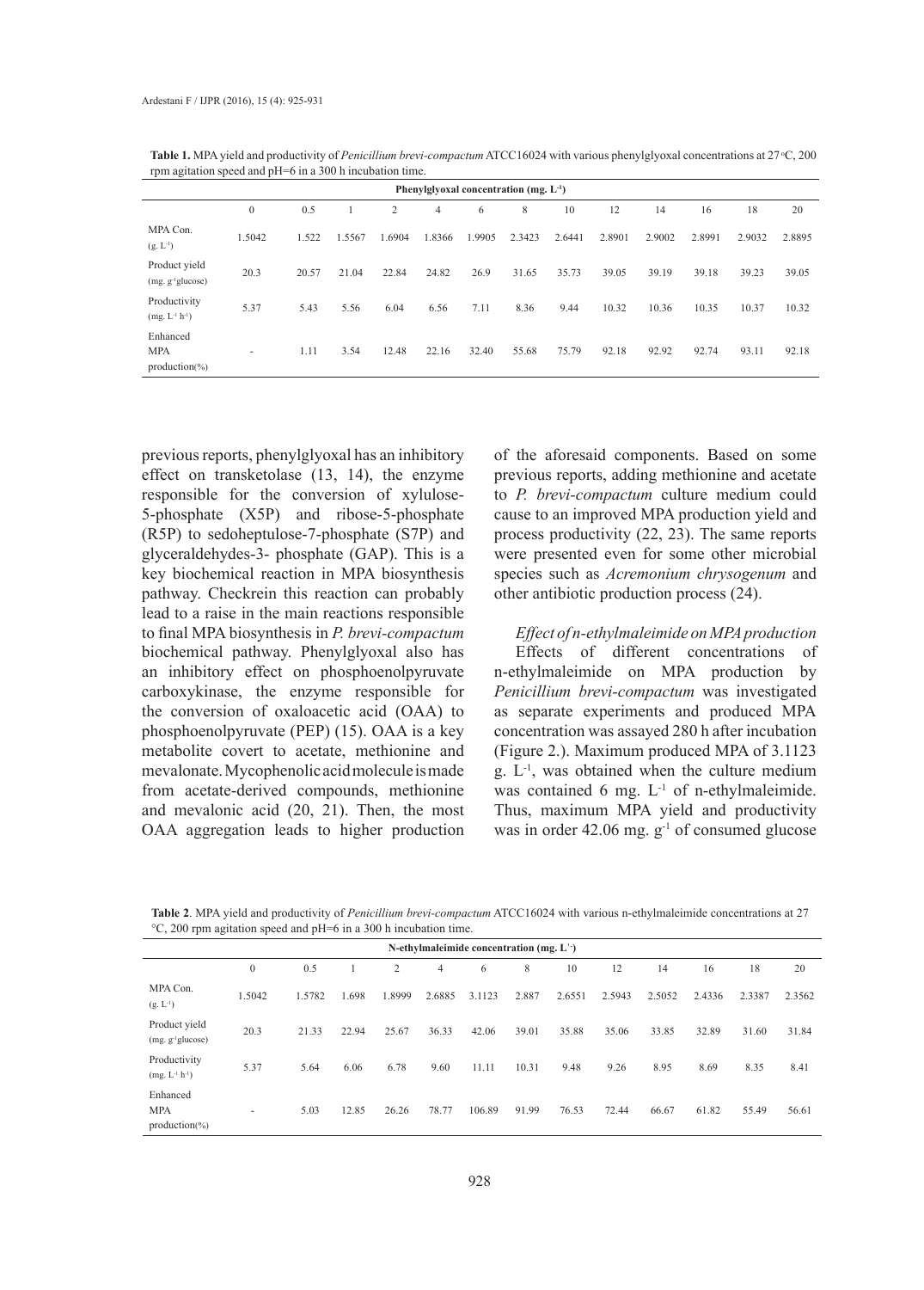

Phenylgloxal Concentration (mg. L<sup>-1</sup>)

**Figure 1.** Effects of phenylglyoxal on MPA production by *Penicillium brevi-compactum* ATCC16024 at 24 °C and pH=6 with 200 rpm agitation speed in a rotary shaker for 300 h incubation time.

and 11.11 mg.  $L^{-1}$  h<sup>-1</sup>. These values were higher than MPA production in basic medium without any n-ethylmaleimide as 106.9% (Table 2). Adding n-ethylmaleimide more than  $6 \text{ mg}$ .  $L^{-1}$ not only had not more positive effects on MPA biosynthesis by *Penicillium brevi-compactum*, but also showed a negative impact. Statistical analysis of results showed considerable difference between the treatments containing of 6 mg. L-1 n-ethylmaleimide and other studied treatments.

Thus, n-ethylmaleimide was caused to 2.138 folds increase in MPA production by *P. brevicompactum* ATCC16024 in the performed fermentation process. N-ethylmaleimide has inhibitory effect on four key enzymes involved in MPA biosynthesis biochemical pathway: squalene synthase, NADH dehydrogenase, pyrroline-5-carboxylate reductase and hydroxymethylglutaryl-CoA synthase. Squalene synthase is the main enzyme responsible for ergosterol (ERG) biosynthesis from farnesyldiphosphate (F-PP) and s-adenosyl methionine (SAM) as presented in Equation 1that inhibit by n-ethylmaleimide (16). Thus, much amounts of methionine will consume in MPA biosynthesis reactions. Also, F-PP convert to 6-farnesyl-5, 7-dihydroxy-4-methylphethalide, the main precursor of MPA. On the other word, this inhibition may cause to an increase in MPA production (25).

 $1F-PP+ + 6NADPH+ 6O<sub>2</sub>+ 2H+ 1SAM$  $\rightarrow$ 1ERG+ 2CO<sub>2</sub>+ 6NADP+ 3H<sub>2</sub>O+ 1SA-HCYS (Eq. 1)

The second inhibited enzyme is NADH dehydrogenase, the biocatalyst undertaking to run the Equation 2. in the section of oxygen transfer chain. N-ethylmaleimide blocks the phosphate porter by reacting with SH groups and prevents respiration by coupled mitochondria and phosphate-mediated swelling. Its inhibitory effect on NADH dehydrogenase was reported by some previous researches (26) probably could promote MPA biosynthesis pathway (27, 28).

 $1NAD(P)H+ 1O<sub>2</sub>+ 2(P/O) ADP+ 2(P/O) P<sub>i</sub> →$  $2(P/O)$  ATP+ 1NAD(p) (Eq. 2)

Pyrroline-5-carboxylate reductase catalyzes the conversion of glutamine (GLU) to proline (PRO) as presented in Equation 3. Less activity of pyrroline-5-carboxylate reductase affected by n-ethylmaleimide (29), cause to more conversion rate of glutamine to methionine, one of the main precursors of MPA and certainly, final result can be more MPA biosynthesis in the cell.

1GLU+ 1ATP+ 2NADPH+ 2H→ 1PRO+  $1H<sub>2</sub>O+2NADP+1ADP+1P<sub>i</sub>$ (Eq. 3)

N-ethylmaleimide showed negative effects on the activity of hydroxymethylglutaryl-CoA synthase, the main enzyme to operate the conversion of Acetoacetyl-COA (AACOA) to 3-hydroxy-3-methylglutaryl COA (3H3MGCoA) as presents in Equation 4. Inhibition of this reaction, unlike previous cases, leads to a decrease in MPA biosynthesis. 3H3MGCoA is a precursor for mevalonate synthesis, one of the main parts of MPA molecule. This may be the reason of lower MPA production at higher contents of n-ethylmaleimide.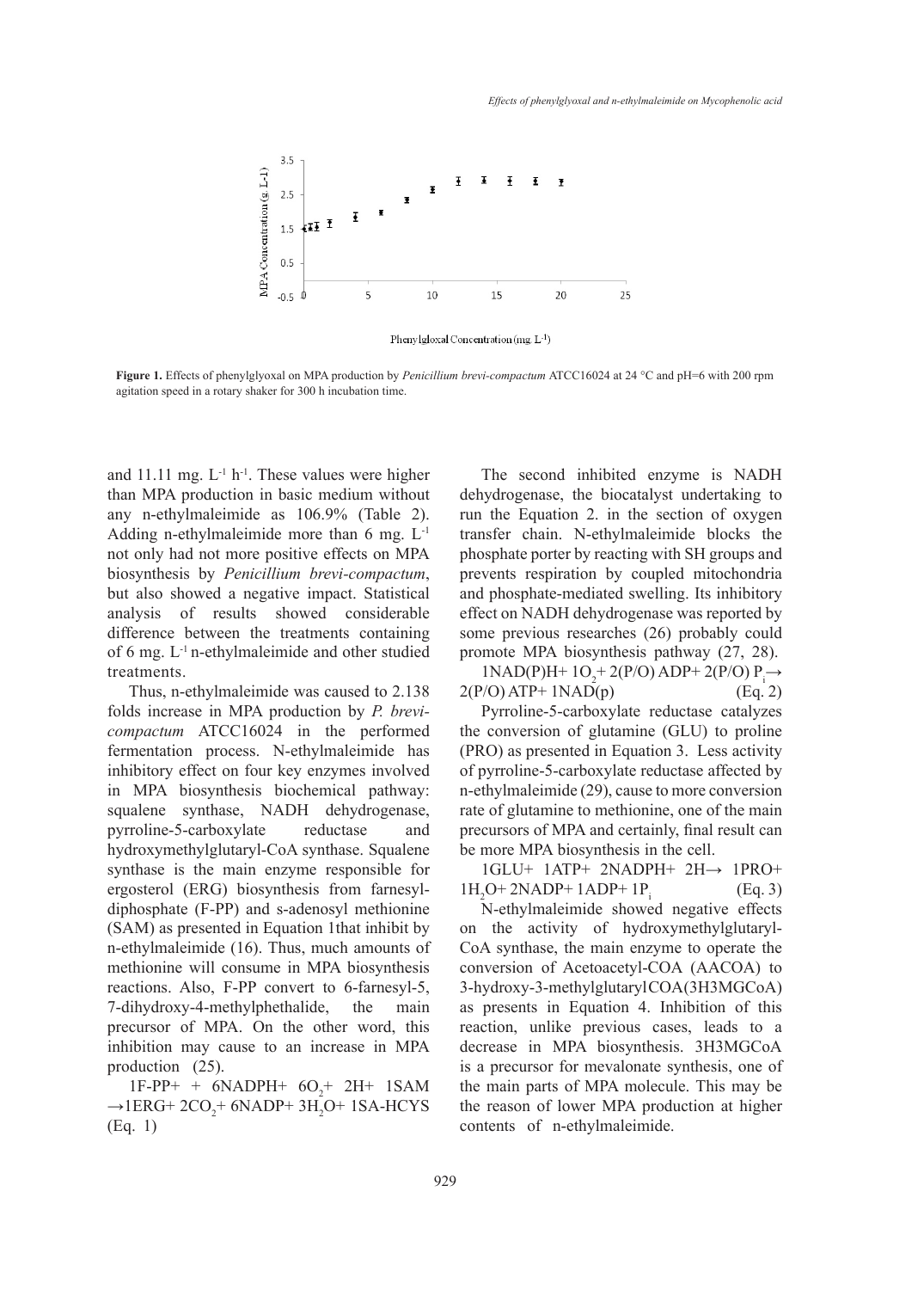

N-ethyl maleimide Concentration (mg. L<sup>-1</sup>)

**Figure 2**. Effects of n-ethylmaleimide on MPA production by *Penicillium brevi-compactum* ATCC16024 at 24 °C and pH=6 with 200 rpm agitation speed in a rotary shaker for 300 h incubation time.

 $1ACCOA+$   $1H<sub>2</sub>O+$  $1AACCOA \rightarrow 1$ 3H3MGCoA+ 1CoA+ 1CO<sup>2</sup> (Eq. 4)

#### **Conclusion**

MPA production by *Penicillium brevicompactum* ATCC16024 with different content of phenylglyoxal and n-ethylmaleimide concentration was evaluated in batch submerged fermentation. Both two applied agents showed positive impacts on MPA biosynthesis. MPA production was enhanced for 93.11% with adding 18 mg. L-1 of phenylglyoxal to the produced cell culture. While, adding only 6 mg. L<sup>-1</sup> of n-ethylmaleimide caused to 106.9% raise in MPA production.

#### **Acknowledgment**

The author would like to thanks the Offices of Vice Chancellors of Research at the Islamic Azad University, Qaemshahr Branch for valued experimental and analytical assistance during the course of this research.

#### **References**

- Mazidi T, Rouini MR, Ghahremani MH, Dashti-(1) Khavidaki S, Lessan-Pezeshki M, Ahmadi FL, Salam-Zadeh J, Mandegary A and Gholami KH. Impact of UGT1A9 polymorphism on mycophenolic acid pharmacokinetic parameters in stable renal transplant patients. *Iran. J. Pharm. Res.* (2013) 12: 547-56.
- Fahimi F, Baniasadi S, Mortazavi SA, Dehghan H (2)

and Zarghi A. Physical and chemical stability of mycophenolate mofetil (MMF) suspension prepared at the hospital. *Iran. J. Pharm. Res.* (2012) 11: 171-5.

- Ye L, Li J, Zhang T, Wang X, Wang Y, Zhou Y, Lio J, (3) Parekh HA and Ho W. Mycophenolate mofetil inhibits hepatitis C virus replication in human hepatic cells. *Virus. Res.* (2012) 168: 33-40.
- Faugaret D, Lemoine R, Baron CH, Lebranchu Y and (4) Velge-Roussel F. Mycophenolic acid differentially affects dendritic cell maturation induced by tumor necrosis factor-α and lipopolysaccharide through a different modulation of MAPK signaling. *Mol. Immunol.* (2010) 47: 1848-59.
- Tsuchiya E, Yukawa M, Ueno M, Kimura K and (5) Takahashi H. A novel method of screening cell-cycle blockers as candidates for anti-tumor reagents using yeast as a screening tool. *Biosci. Biotech. Bioch.* (2010) 74: 411-4.
- (6) Dalmarco EM, Budin P, Parisotto EB, Filho DW and Frode TS. Antioxidant effects of mycophenolate mofetil in a murine pleurisy model. *Transpl. Immunol.*  (2009) 22: 12-7.
- (7) Vinokurova NG, Ivanushkina NE, Kochkina GA, Arinbasarov MU and Ozer-skaya M. Production of mycophenolic acid by fungi of the genus *Penicillium*  link. *Appl. Biochem. Microbiol.* (2005) 41: 83–6.
- Ardestani F, Fatemi SSA, Yakhchali B, Hosseyni SM (8) and Najafpour G. Evaluation of mycophenolic acid production by *Penicillium brevi-compactum* MUCL 19011 in batch and continuous submerged cultures. *Biochem. Eng. J.* (2010) 50: 99-103.
- (9) Puel O, Tadrist S, Galtier P, Oswald IP and Delaforge M. *Byssochlamys nivea* as a source of mycophenolic acid. *Appl. Environ. Microbiol*. (2005) 71: 550–3.
- $(10)$  Xu Z and Yang S. Production of mycophenolic acid by *Penicillium brevi-compactum* immobilized in a rotating fibrous-bed bioreactor. *Enzyme Microb. Technol.* (2007) 40: 623–8.
- (11) Alania F, Grove JA, Anderson WA and Young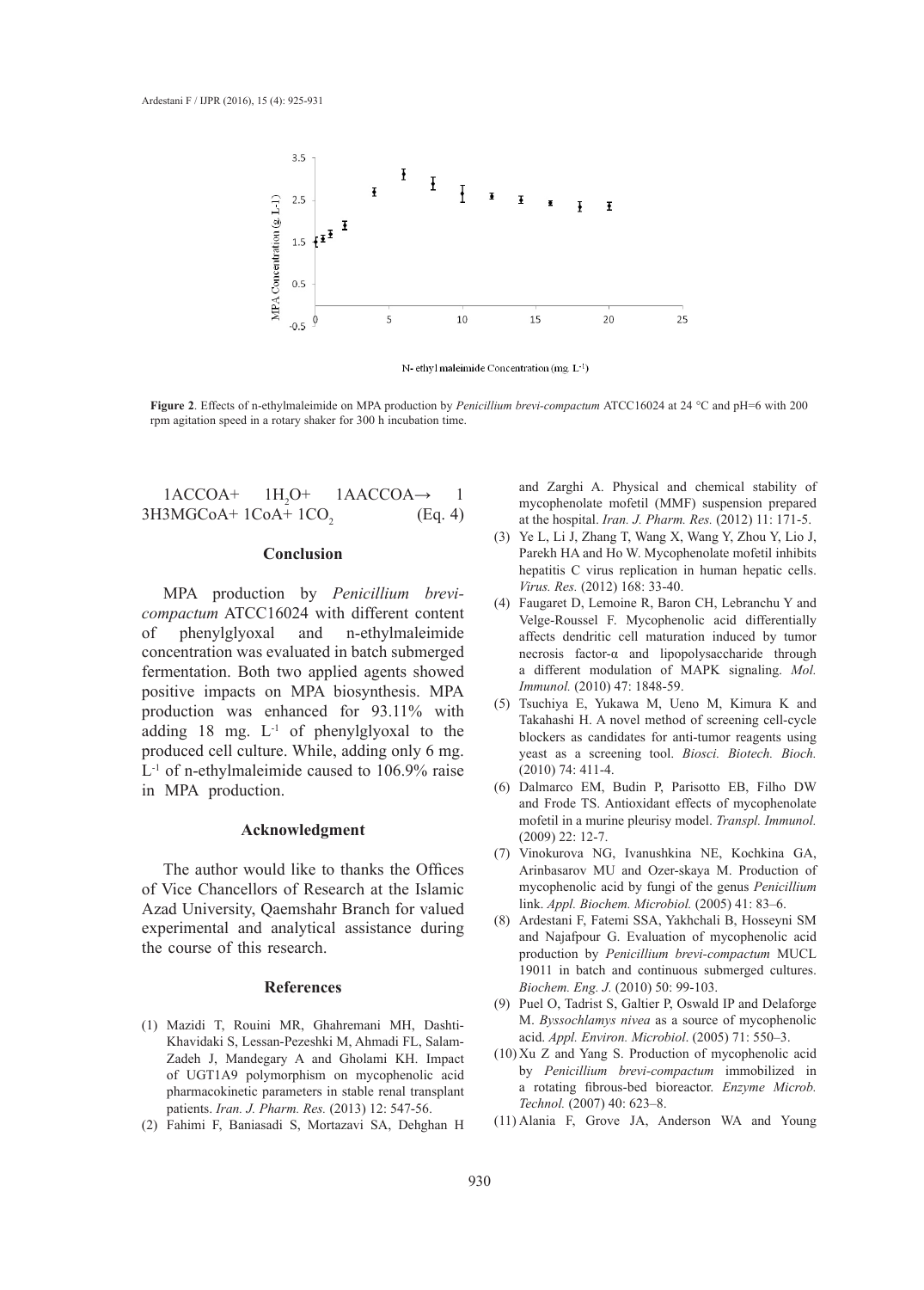MM. Mycophenolic acid production in solid-state fermentation using a packed-bed bioreactor. *Biochem. Eng. J.* (2009) 44: 106–10.

- (12) Dong Y, Yu R, Wang L, Zhang J, Bai Ch, Sun A and Wei D. A combined feeding strategy for enhancing mycophenolic acid production by fed-batch fermentation in Penicillium brevicompactum. *Process. Biochem.* (2015) 50: 336-40.
- (13) Lundblad RL. Chemical reagent for protein modification, *CRC Press*. (2014) Fourth Edition: 633.
- $(14)$  Kremer AB, Egan RM and Sable HZ. The active site of transketolase. Two arginine residues are essential for activity. *J. Biol. Chem.* (1980) 255: 2405-10.
- $(15)$  Cheng KC and Nowak T. Arginine residues at the active site of avian liver phosphoenolpyruvate carboxykinase. *J. Biol. Chem.* (1989) 264: 3317-24.
- $(16)$  Goodman DS and Popjac G. Studies on the biosynthesis of cholesterol: XII. Synthesis of allyl pyrophosphates from mevalonate and their conversion into squalene with liver enzymes. *J. Lipid Res*. (1960) 1: 286-300.
- Castanhas BG, Rui J, Vazao MC, Joao J, Almedia (17) BFT, Monica M, Barbosa PC and Antonio EP. Process for the production of mycophenolic acid, *European. Patent.* (2006) EP1624 070 (A1): 5-6.
- (18) Bahrami G and Mohammadi B. An isocratic high performance liquid chromatographic method for quantification of mycophenolic acid and its glucuronide metabolite in human serum using liquid liquid extraction: Application to human pharmacokinetic studies. *Clinica. Chimica. Acta* (2006) 370: 185-90.
- $(19)$  Fawzy A and Elbarbry A. Simple high performance liquid chromatographic assay for mycophenolic acid in renal transplant patients. *J. Pharma. Biomedica. Ana.* (2007) 43: 788–92.
- $(20)$  Bedford CT and Fairlipe C. Sequence studies in biosynthesis; Mycophenolic acid. *Chem. Commun*. (1971) 7: 323-4.
- (21) Muth WL and Nash I. Biosynthesis of mycophenolic acid: purification and characterization of S-adenosyl-L-methionine: demethylmycophenolic acid

o-methyltransferase. *Antimicrob. Chem.* (1975) 8: 321-7.

- (22) Ozaki H, Ishihara M, Kida T, Yamanaka S and Shibai H. Mycophenolic acid production by drug-resistant and methionine or glutamic-acid requiring mutants of *Penicillium brevicopactum*. *Agr. Biol. Chem.* (1987) 2509–14.
- (23) Ardestani F, Fatemi SSA, Yakhchali B, Hosseyni M and Najafpour G. The effects of methionine and acetate concentrations on mycophenolic acid production by *Penicillium bervicompactum* MUCL 19011 in submerged culture. *Int. J. Nat. Sci. Eng.* (2009) 2: 83-6. Karaffa L, Sandor E, Kozma J and Szentirmai
- (24) A. Methionine enhances sugar consumption, fragmentation, vacuolation and cephalosporin-C production in *Acremonium chrysogenum*. *Process. Biochem.* (1997) 32: 495-9.
- Colombo L, Gennari C and Scolastico C. Biosynthesis  $(25)$  of mycophenolic acid. Oxidation of 6-farnesyl-5, 7-dihydroxyl 4-methylphthalide in a cell-free preparation from *Penicilliurn brevicompactum*. *J. C. S. Chem. Comm*. (1978): 434.
- Nisimoto Y, Wilson E, Heyl BL and Lambeth JE. (26) NADH dehydrogenase from bovine neutrophil membranes. Purification and properties. *J. Biol. Chem.* (1986) 261: 285-90.
- Canonica L, Kroszczynski W, Ranzi BM, Rindone B  $(27)$  and Scolastico C. The biosynthesis of mycophenolic acid. *J. C. S. Chem. Comm*. (1970): 1357.
- Doerfler DL, Ernest LA and Campbell IM. Biosynthetic (28) intermediates *en route* to mycophenolic acid in
- *Penicillium brevicompactum*. *J. C. S. Chem. Comm*. (1980) 8: 329-30.
- Matsuzava T and Ishiguro I. Delta 1-pyrroline-5- (29) carboxylate reductase from Baker>s yeast. Purification, properties and its application in the assays of L-delta 1-pyrroline-5-carboxylate and L-ornithine in tissue. *Biochim. Biophys. Acta.* (1980) 613: 318-23.

This article is available online at http://www.ijpr.ir